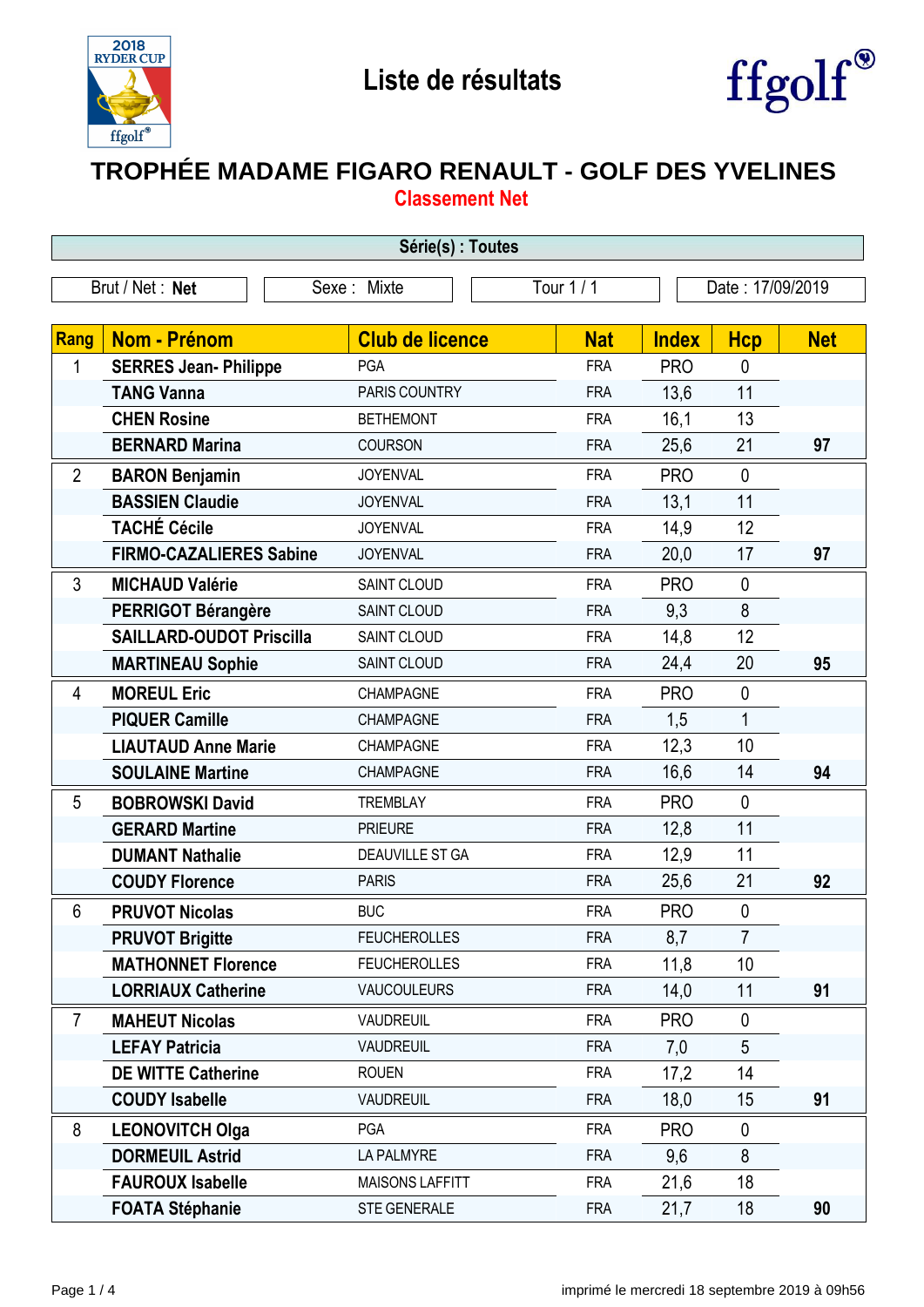| Rang | <b>Nom - Prénom</b>              | <b>Club de licence</b> | <b>Nat</b> | <b>Index</b> | <b>Hcp</b>     | <b>Net</b> |
|------|----------------------------------|------------------------|------------|--------------|----------------|------------|
| 9    | <b>BRUNG David</b>               | <b>BEVILLIERS</b>      | <b>FRA</b> | <b>PRO</b>   | 0              |            |
|      | <b>PAJOT Patricia</b>            | LE HAVRE               | <b>FRA</b> | 5,1          | $\overline{4}$ |            |
|      | <b>LE BRAS Anne Sophie</b>       | LE HAVRE               | <b>FRA</b> | 8,9          | 8              |            |
|      | <b>GAREL Elisabeth</b>           | LE HAVRE               | <b>FRA</b> | 10,9         | 9              | 90         |
| 10   | <b>HEES William</b>              | <b>STADE FRANCAIS</b>  | <b>FRA</b> | <b>PRO</b>   | $\mathbf 0$    |            |
|      | <b>BIAUGEAUD Céline</b>          | <b>VAUDREUIL</b>       | <b>FRA</b> | 6,5          | 5              |            |
|      | <b>BARBIER Isabelle</b>          | <b>ROUEN</b>           | <b>FRA</b> | 16,8         | 14             |            |
|      | <b>FORESTIER Véronique</b>       | <b>VAUDREUIL</b>       | <b>FRA</b> | 18,1         | 15             | 90         |
| 11   | <b>AMAT David</b>                | PGA                    | <b>FRA</b> | <b>PRO</b>   | $\mathbf 0$    |            |
|      | <b>MOREAU Caroline</b>           | <b>HARDELOT</b>        | <b>FRA</b> | 5,6          | 5              |            |
|      | <b>HERINCKX Daphné</b>           | <b>HARDELOT</b>        | <b>FRA</b> | 13,7         | 11             |            |
|      | <b>VANDEVOORDE Francine</b>      | <b>HARDELOT</b>        | <b>FRA</b> | 15,6         | 13             | 90         |
| 12   | <b>LAMBRET Julien</b>            | PGA                    | <b>FRA</b> | <b>PRO</b>   | $\mathbf{0}$   |            |
|      | <b>BELLOY Laurène</b>            | <b>SAINT CLOUD</b>     | <b>FRA</b> | 17,2         | 14             |            |
|      | <b>COINT-BAVAROT Claire</b>      | <b>STADE FRANCAIS</b>  | <b>FRA</b> | 21,4         | 17             |            |
|      | <b>GALLERNE Helene</b>           | <b>STADE FRANCAIS</b>  | <b>FRA</b> | 26,0         | 21             | 90         |
| 13   | <b>PENDARIES MARC</b>            |                        |            | <b>PRO</b>   | $\mathbf{0}$   |            |
|      | <b>JORET Sophie</b>              | ST NOM LA BRETECHE     | <b>FRA</b> | 8,2          | $\overline{7}$ |            |
|      | <b>VILASECA Géraldine</b>        | ST NOM LA BRETECHE     | <b>FRA</b> | 11,3         | 9              |            |
|      | <b>CHARMEAU Laurence</b>         | ST NOM LA BRETECHE     | <b>FRA</b> | 11,3         | 9              | 89         |
| 14   | <b>COLOMBEL Jean Christophe</b>  | <b>YVELINES</b>        | <b>FRA</b> | <b>PRO</b>   | $\mathbf 0$    |            |
|      | <b>CHAMPARNAUD Claire</b>        | <b>YVELINES</b>        | <b>FRA</b> | 3,9          | $\mathfrak{Z}$ |            |
|      | <b>OLIVIER Isabelle</b>          | <b>YVELINES</b>        | <b>FRA</b> | 6,9          | 5              |            |
|      | <b>GONNET Nathalie</b>           | <b>YVELINES</b>        | <b>FRA</b> | 10,4         | 8              | 89         |
| 15   | <b>CORMIER Cyrille</b>           | <b>PARIS</b>           | <b>FRA</b> | <b>PRO</b>   | $\mathbf 0$    |            |
|      | <b>PINARD Francoise</b>          | <b>ROYAN</b>           | <b>FRA</b> | 16,7         | 14             |            |
|      | <b>BAUDET Nicole</b>             | <b>BNP PARIS</b>       | <b>FRA</b> | 20,7         | 17             |            |
|      | <b>OGIER Isabelle</b>            | <b>BP RIVES PARIS</b>  | <b>FRA</b> | 39           | 21             | 89         |
| 16   | <b>RIPPE Damien</b>              | <b>VILLARCEAUX</b>     | <b>FRA</b> | <b>PRO</b>   | $\mathbf 0$    |            |
|      | <b>ICART Caroline</b>            | <b>VILLARCEAUX</b>     | <b>FRA</b> | 10,2         | 8              |            |
|      | <b>GUERMONPREZ Véronique</b>     | <b>VILLARCEAUX</b>     | <b>FRA</b> | 10,3         | 8              |            |
|      | <b>JONES Prudence</b>            | <b>VILLARCEAUX</b>     | <b>FRA</b> | 16,1         | 13             | 89         |
| 17   | <b>SCHNEIDER Romain</b>          | RCF LA BOULIE          | <b>FRA</b> | <b>PRO</b>   | $\mathbf 0$    |            |
|      | <b>MOREAU Laure</b>              | <b>RCF LA BOULIE</b>   | <b>FRA</b> | 15,3         | 13             |            |
|      | <b>BENCHELEF Emmanuelle</b>      | <b>RCF LA BOULIE</b>   | <b>FRA</b> | 18,8         | 15             |            |
|      | <b>PANEL Laurence</b>            | RCF LA BOULIE          | <b>FRA</b> | 19,0         | 16             | 88         |
| 18   | <b>DELOMENIE Fabrice</b>         | PGA                    | <b>FRA</b> | <b>PRO</b>   | $\mathbf 0$    |            |
|      | <b>GARCIA-RIQUELME Christine</b> | <b>ISABELLA</b>        | <b>FRA</b> | 10,8         | 9              |            |
|      | <b>MICHEL Dominique</b>          | <b>ISABELLA</b>        | <b>FRA</b> | 14,0         | 11             |            |
|      | <b>GOUTAY Benedicte</b>          | <b>ISABELLA</b>        | <b>FRA</b> | 18,2         | 15             | 88         |
| 19   | <b>DAVID Edouard</b>             | <b>VILLENNES</b>       | <b>FRA</b> | <b>PRO</b>   | $\mathbf{0}$   |            |
|      | <b>HENRY - BUAILLON Corinne</b>  | <b>DOMONT</b>          | <b>FRA</b> | 9,1          | 8              |            |
|      | <b>BONNEVIE Annick</b>           | <b>VILLARCEAUX</b>     | <b>FRA</b> | 12,2         | 10             |            |
|      | <b>GAUZERAN Catherine</b>        | <b>DOMONT</b>          | <b>FRA</b> | 12,4         | 10             | 88         |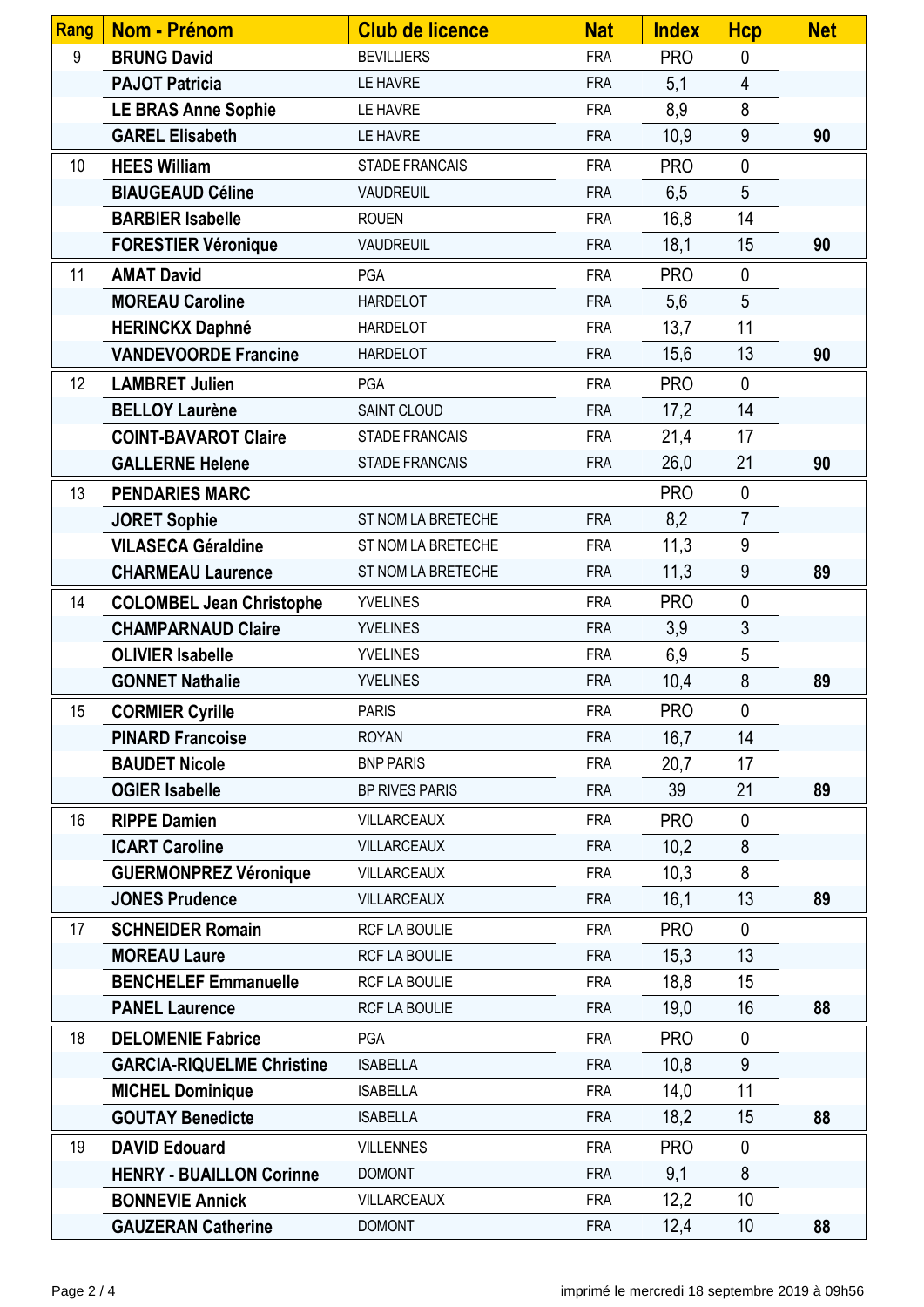| <b>Rang</b> | Nom - Prénom                           | <b>Club de licence</b> | <b>Nat</b> | <b>Index</b> | <b>Hcp</b>      | <b>Net</b> |
|-------------|----------------------------------------|------------------------|------------|--------------|-----------------|------------|
| 20          | <b>MONNIER Adrien</b>                  | <b>LYS CHANTILLY</b>   | <b>FRA</b> | <b>PRO</b>   | $\mathbf{0}$    |            |
|             | <b>NAOURI Michele</b>                  | <b>APREMONT</b>        | <b>FRA</b> | 7,6          | $6\phantom{.}6$ |            |
|             | <b>DE FABRIQUE Marie-Georges</b>       | <b>FOURQUEUX</b>       | <b>FRA</b> | 14,3         | 11              |            |
|             | DE FABRIQUE SAINT-TOURS My APREMONT    |                        | <b>FRA</b> | 34,7         | 21              | 87         |
| 21          | DE SALONITZKI E ABREU Nicola BETHEMONT |                        | <b>FRA</b> | <b>PRO</b>   | $\mathbf{0}$    |            |
|             | <b>BENNACER Farida</b>                 | <b>SARGE/LE MANS</b>   | <b>FRA</b> | 18,4         | 15              |            |
|             | <b>KVERNELAND Bothild</b>              | ALPE D'HUEZ            | <b>FRA</b> | 20,6         | 17              |            |
|             | <b>JONQUARD Valerie</b>                | <b>COURCHEVEL</b>      | <b>FRA</b> | 23,6         | 20              | 87         |
| 22          | <b>VERHAEGHE Arnaud</b>                | ST NOM LA BRETECHE     | <b>FRA</b> | <b>PRO</b>   | $\mathbf{0}$    |            |
|             | <b>PHILIPPON Christine</b>             | <b>CLAIRIS</b>         | <b>FRA</b> | 6,3          | 5               |            |
|             | <b>DUFOUR Ann</b>                      | ST NOM LA BRETECHE     | <b>FRA</b> | 11,6         | 10              |            |
|             | <b>NEBOT Françoise</b>                 | ST NOM LA BRETECHE     | <b>FRA</b> | 15,1         | 12              | 86         |
| 23          | <b>BRANCA Eric</b>                     | PGA                    | <b>FRA</b> | <b>PRO</b>   | $\mathbf 0$     |            |
|             | <b>CHERIERE Marianne</b>               | <b>BETHEMONT</b>       | <b>FRA</b> | 12,6         | 11              |            |
|             | <b>BOURLIER Catherine</b>              | <b>BETHEMONT</b>       | <b>FRA</b> | 14,9         | 12              |            |
|             | <b>BORDES Marie Benedicte</b>          | <b>BETHEMONT</b>       | <b>FRA</b> | 17,2         | 14              | 86         |
| 24          | <b>ARRIGNON David</b>                  | PGA                    | <b>FRA</b> | <b>PRO</b>   | $\mathbf{0}$    |            |
|             | <b>LAGRANGE Alex</b>                   | <b>BETHEMONT</b>       | <b>FRA</b> | 25,2         | 20              |            |
|             | <b>DUTILLEUL Céline</b>                | VILLACOUBLAY           | <b>FRA</b> | 30,5         | 21              |            |
|             | <b>GAUTIER Laurence</b>                | <b>BETHEMONT</b>       | <b>FRA</b> | 34,0         | 21              | 86         |
| 25          | <b>BAINEE Didier</b>                   | <b>PGA</b>             | <b>FRA</b> | <b>PRO</b>   | $\mathbf{0}$    |            |
|             | <b>CHOQUE Isabelle</b>                 | ORACLE GOLF            | <b>FRA</b> | 20,7         | 17              |            |
|             | <b>VERS Marie-Christine</b>            | ORACLE GOLF            | <b>FRA</b> | 21,7         | 18              |            |
|             | <b>BLONDEAU Sylvie</b>                 | <b>GUERVILLE</b>       | <b>FRA</b> | 23,6         | 20              | 86         |
| 26          | <b>MURARO Gabriel</b>                  | PARIS COUNTRY          | <b>FRA</b> | <b>PRO</b>   | $\mathbf 0$     |            |
|             | <b>IVAN Liliana</b>                    | PARIS COUNTRY          | <b>FRA</b> | 13,7         | 11              |            |
|             | <b>SALLES Pascale</b>                  | <b>ISLE ADAM</b>       | <b>FRA</b> | 16,6         | 14              |            |
|             | <b>HAZEBROUCK Sylvie</b>               | <b>ENGIE</b>           | <b>FRA</b> | 35,5         | 21              | 85         |
| 27          | <b>BAIA Raynald</b>                    | <b>PGA</b>             | <b>FRA</b> | <b>PRO</b>   | $\mathbf 0$     |            |
|             | <b>CHABERT Véronique</b>               | <b>FOURQUEUX</b>       | <b>FRA</b> | 8,3          | $\overline{7}$  |            |
|             | <b>JOREZ Dorothée</b>                  | <b>FOURQUEUX</b>       | <b>FRA</b> | 8,9          | 8               |            |
|             | <b>JAMES Brigitte</b>                  | <b>FOURQUEUX</b>       | <b>FRA</b> | 18,0         | 15              | 85         |
| 28          | <b>LE PONNER Cyrille</b>               | <b>ALENCON</b>         | <b>FRA</b> | <b>PRO</b>   | $\mathbf{0}$    |            |
|             | <b>SALESKY Christine</b>               | SABLE SOLESMES         | <b>FRA</b> | 11,4         | 9               |            |
|             | <b>CHEVY Maryvonne</b>                 | SABLE SOLESMES         | <b>FRA</b> | 17,1         | 14              |            |
|             | <b>GILBERT Isabelle</b>                | SABLE SOLESMES         | <b>FRA</b> | 22,5         | 18              | 84         |
| 29          | <b>FRENAY JORDAN</b>                   |                        |            | <b>PRO</b>   | $\mathbf 0$     |            |
|             | <b>LUCCIOLI TAMARA</b>                 |                        |            | 0,8          | $\mathbf 1$     |            |
|             | <b>PONS CATHERINE</b>                  |                        |            | 2,0          | $\overline{2}$  |            |
|             | <b>DONY STEPHANIE</b>                  |                        |            | 2,2          | $\overline{2}$  | 84         |
| 30          | <b>JACOB Jonathan</b>                  | VAUCOULEURS            | <b>FRA</b> | <b>PRO</b>   | $\mathbf 0$     |            |
|             | <b>BAZIN Valérie</b>                   | <b>PARIS</b>           | <b>FRA</b> | 18,8         | 15              |            |
|             | <b>RAULT-EMIEL Isabelle</b>            | ST NOM LA BRETECHE     | <b>FRA</b> | 28,7         | 21              |            |
|             | <b>SALEH Jeannine</b>                  | <b>ST MARC</b>         | <b>FRA</b> | 35,5         | 21              | 84         |